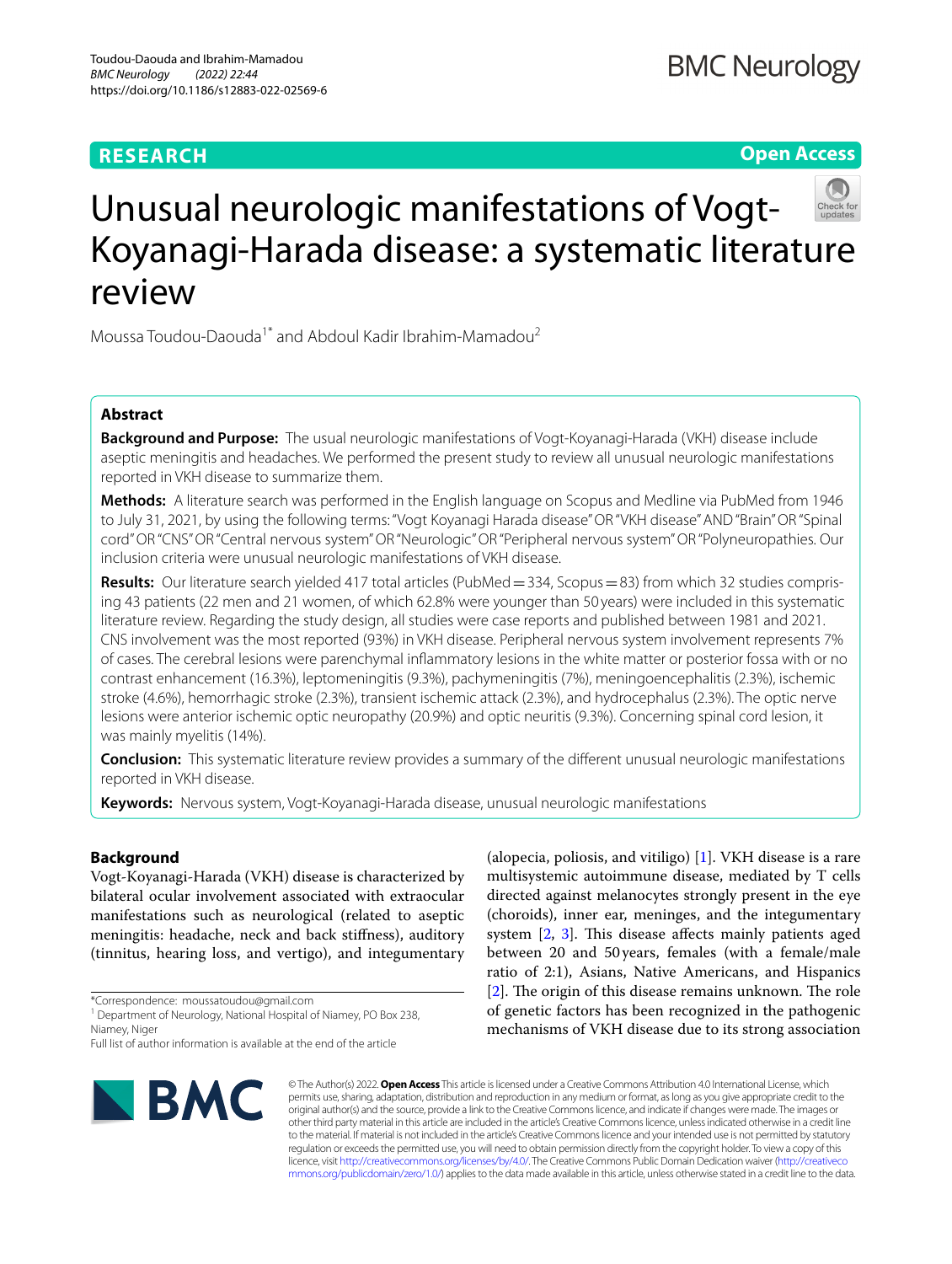with certain HLA antigens [\[1](#page-6-0), [4,](#page-6-3) [5\]](#page-6-4). According to the data from a systematic review and meta-analysis, HLA-DRB1\*0404, HLA-DRB1\*0405, and HLA-DRB1\*0410 are risk sub-alleles for VKH disease [\[6](#page-6-5)]. VKH disease occurs in people with a genetic predisposition who are exposed to one or more environmental triggers. Infectious agents such as Epstein-Barr virus and cytomegalovirus are the mains environmental triggers reported [\[7](#page-6-6), [8\]](#page-6-7).

The usual neurologic manifestations of VKH disease include aseptic meningitis and headaches [[9\]](#page-6-8). However, unusual neurologic manifestations had been reported in VKH disease. We performed the present systematic literature review (SLR) to summarize the diferent unusual neurologic manifestations reported in VKH disease.

# **Methods**

# **Study design**

The present study is a SLR focused on the unusual neurologic manifestations of VKH disease. The review protocol was not previously registered. We conducted this SLR according to the recommendations of the Preferred Reporting Items for Systematic Reviews and Meta-Analyses (PRISMA) statement. All articles included in this SLR are referenced.

# **Search strategy**

To carry out this SLR, a literature search was performed on Scopus and Medline via PubMed from 1946 to July 31, 2021. In both electronic databases, the literature search was performed by using the following terms: "Vogt Koyanagi Harada disease" OR "VKH disease" AND "Brain" OR "Spinal cord" OR "CNS" OR "Central nervous system" OR "Neurologic" OR "Peripheral nervous system" OR "Polyneuropathies. The search was conducted in the English language.

# **Study selection**

All records identifed during the literature search were independently screened by the two authors (MTD and AKIM). The first stage consisted of screening based on titles and abstracts of all identifed records through the literature search to identify potentially eligible articles. The second stage consisted of screening based on the full text of all potentially eligible articles to identify articles meeting the inclusion criteria of our SLR. The sole inclusion criteria for our SLR was VKH disease associated with unusual neurological involvement. We made no restrictions on the language.

# **Data extraction and analysis**

We manually extracted the following data from the included studies: study authors, year of publication, country, study design, age, gender, and main results. Data extraction was completed independently by the two authors (MTD and AKIM), and any discrepancies were resolved by discussion and consensus. We reported our fndings using qualitative descriptive statistics. A metaanalysis was not performed because the included studies were all case reports.

# **Ethics statement**

Ethics approval and written informed consent were not required for this SLR because all the data were extracted from public access databases and no primary data were collected or generated during the review process.

# **Results**

The studies selection process was showed in Fig. [1](#page-2-0). Our literature search yielded 417 total articles (Pub-Med=334, Scopus=83). After reviewing titles and abstracts, 370 studies were excluded because they were unrelated to the aim of our SLR. Among the remaining 47 potentially eligible studies, 11 were excluded for duplicity. After reviewing the full texts of the remaining 36 articles, 4 studies were excluded because they reported usual neurologic manifestations of VKH disease. Eventually, 32 studies [\[10](#page-6-9)–[41\]](#page-7-0) fulflled our inclusion criteria and were retained in our SLR.

#### **Study characteristics**

Our SLR included a total of 32 publications, comprising 43 patients (22 men and 21 women, of which 62.8% were younger than 50years). Regarding the study design, all studies were case reports and published between 1981 and 2021. There were 27 articles in English and 5 in Japanese. Table [1](#page-3-0) summarizes the characteristics of the included studies.

### **Unusual neurologic manifestations of VKH disease**

Table [1](#page-3-0) summarizes the main unusual neurological manifestations in this SLR. CNS involvement was the most reported (93%) in VKH disease. Only reported by one study [[33\]](#page-7-1), peripheral nervous system involvement represents 7% of cases. Among the CNS involvement (40 cases), cerebral lesions represented 52.5% of cases (21/40), followed by the optic nerve lesions  $(13/40=32.5%)$  and the spinal cord  $(6/40=15%).$ 

The cerebral lesions were parenchymal inflammatory lesions in the white matter or posterior fossa with or no contrast enhancement (16.3%) [[19](#page-6-10)[–24](#page-6-11), [34\]](#page-7-2), leptomeningitis (9.3%) [[27](#page-7-3)[–30](#page-7-4)], pachymeningitis (7%) [\[19](#page-6-10), [31](#page-7-5), [32\]](#page-7-6), meningoencephalitis (2.3%) [[35](#page-7-7)], ischemic stroke (4.6%) [\[36,](#page-7-8) [37\]](#page-7-9), hemorrhagic stroke (2.3%) [\[38\]](#page-7-10), transient ischemic attack (2.3%) [\[39](#page-7-11)], and hydrocephalus (2.3%) [[40\]](#page-7-12).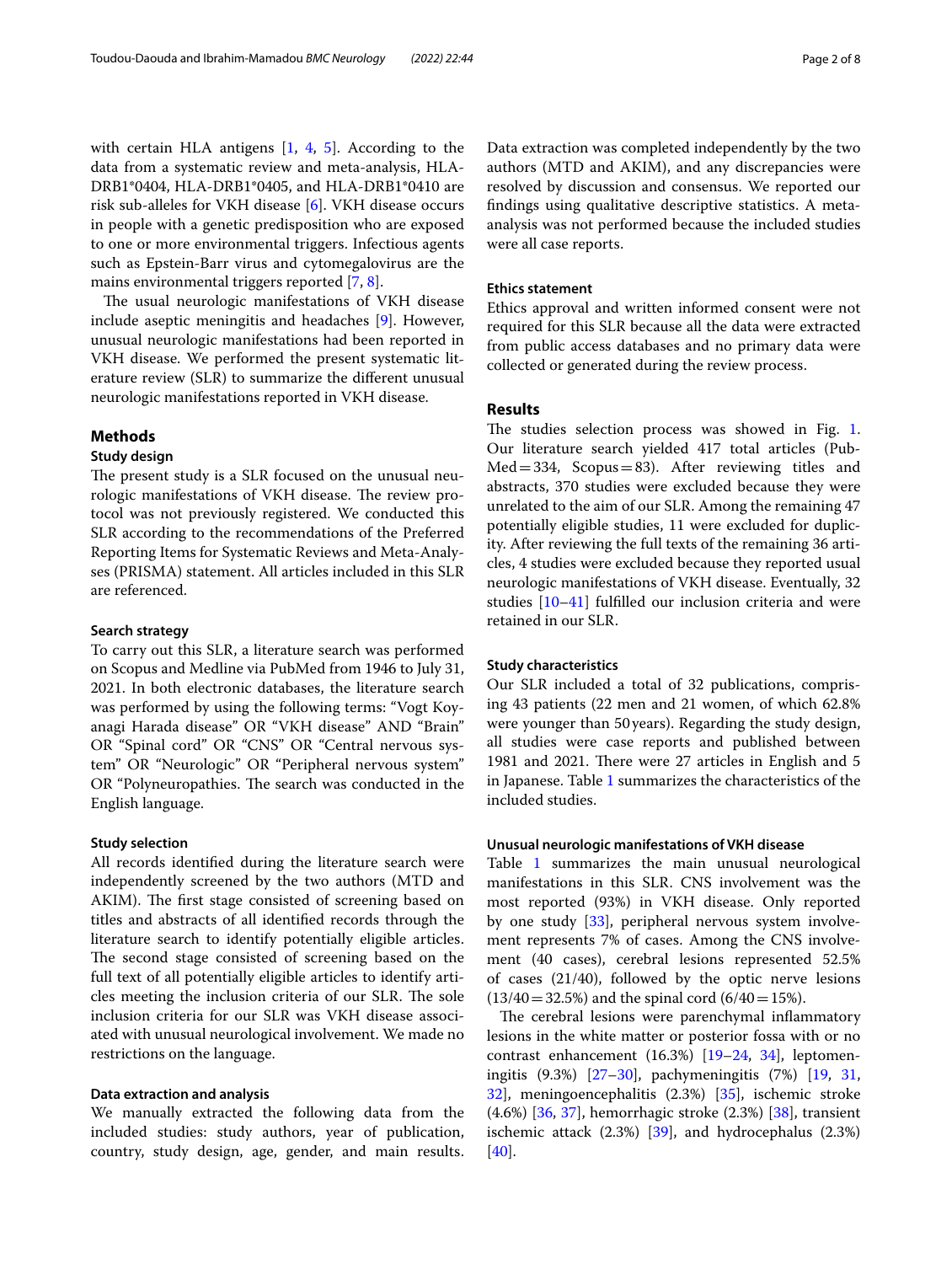

<span id="page-2-0"></span>The optic nerve lesions were anterior ischemic optic neuropathy  $(20.9\%)$  [[10](#page-6-9)[–13](#page-6-12)] and optic neuritis  $(9.3\%)$  [\[25](#page-7-13), [26\]](#page-7-14). Concerning spinal cord lesion, it was mainly myelitis (14%) [\[14](#page-6-13)[–18\]](#page-6-14).

# **Discussion**

In the present SLR, we found that unusual neurologic manifestations of VKH disease are rare, and all reported studies are case reports. The evidence level of nervous system involvement or neurologic manifestations of VKH disease is moderate to high quality. In the majority of studies included in this SLR, the patients had benefted from an exhaustive exploration that had permitted ruling out other conditions such as Behçet's disease, neuromyelitis optica spectrum disorder, tuberculosis or sarcoidosis. All included patients had an established diagnosis of VKH disease. The patients with ischemic stroke  $[36, 37]$  $[36, 37]$  $[36, 37]$  $[36, 37]$ had undergone a work-up that had permitted ruling out a cardiac or atherosclerotic origin.

VKH disease is a systemic autoimmune disorder afecting melanocyte-rich tissues, such as the eyes, inner ear, meninges, and skin  $[2, 3]$  $[2, 3]$  $[2, 3]$  $[2, 3]$ . The unusual neurologic manifestations of VKH disease are various and dominated by cerebral involvement, like infammatory parenchymal lesions. The precise pathophysiological mechanism by which VKH disease leads to cerebral or spinal cord involvement is unclear. The brain, optic nerves (prolongation of the brain), and the spinal cord are surrounded by meninges. These meninges contain strongly melanocytes which are T cell targets in VKH disease  $[42]$ . That could explain the cerebral involvement, optic nerves (optic neuritis), and the spinal cord observed in VKH disease.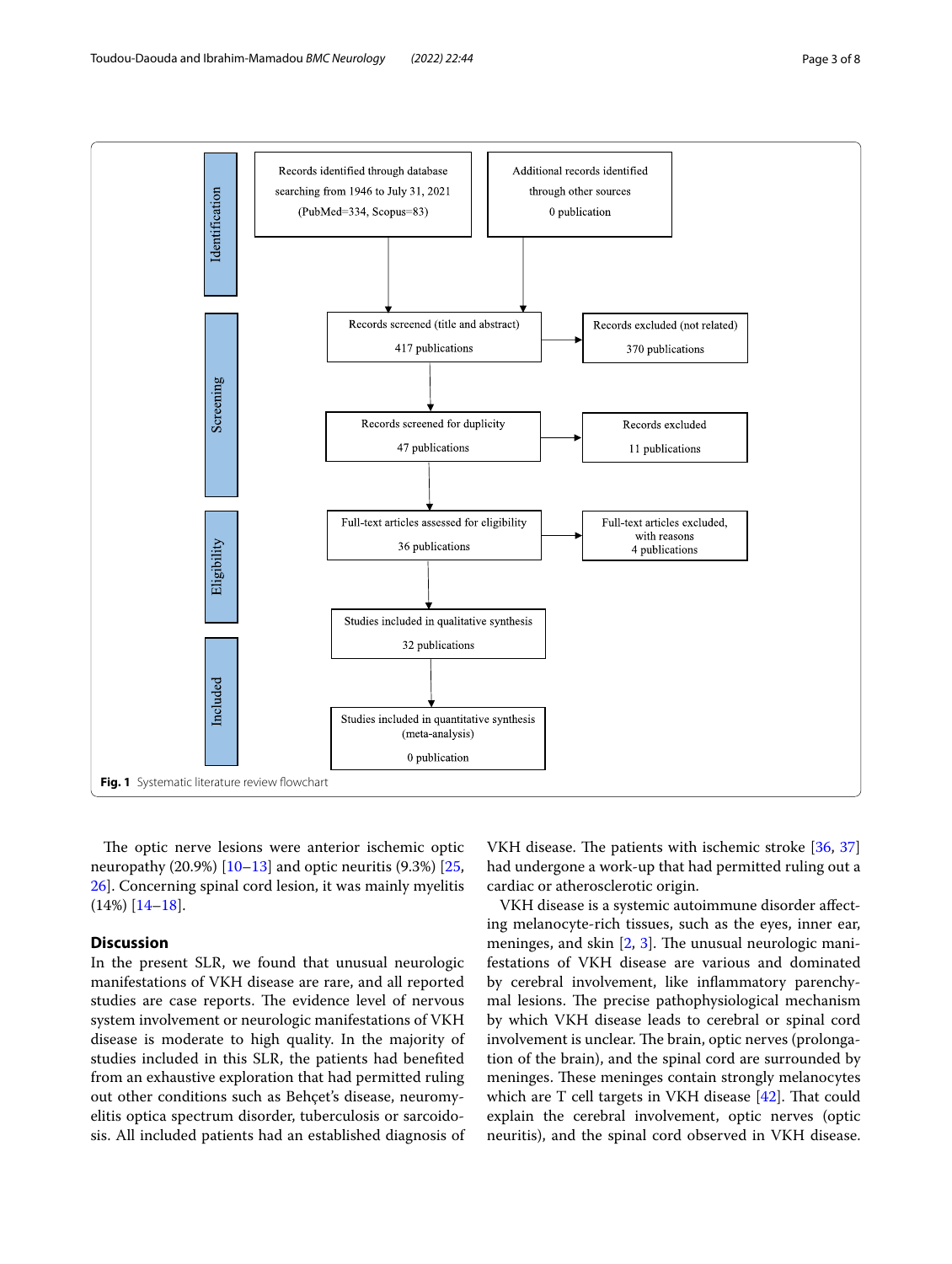# <span id="page-3-0"></span>**Table 1** Characteristics of included studies

| Year                | <b>First author</b>         | <b>Study Design Country</b> |              | Sex/Age (years) | Presenting<br>Neurological<br>Symptoms and<br>Signs                                                  | <b>Neurologic</b><br><b>Manifestations</b><br>Reported                                                        | Diagnostic criteria                                                                           |
|---------------------|-----------------------------|-----------------------------|--------------|-----------------|------------------------------------------------------------------------------------------------------|---------------------------------------------------------------------------------------------------------------|-----------------------------------------------------------------------------------------------|
| 2021 [18] Yu et al. |                             | <b>CR</b>                   | South Korea  | M/43            | Paraplegia, sensory<br>deficit in both lower<br>extremities, positive<br>Babinski's sign,<br>dysuria |                                                                                                               | Longitudinal myelitis Complete VKH disease<br>according to Revised<br>Diagnostic Criteria [9] |
|                     | 2020 [11] Patyal et al.     | <b>CR</b>                   | India        | F/28            |                                                                                                      | <b>AION</b>                                                                                                   | Probable VKH disease<br>$[9]$                                                                 |
|                     | 2020 [30] El Beltagi et al. | <b>CR</b>                   | U.S.A        | M/38            |                                                                                                      | Leptomeningitis of<br>the cerebellar folia                                                                    | Probable VKH disease<br>[9]                                                                   |
| 2019 [29] Le et al. |                             | <b>CR</b>                   | Australia    | F/69            | Ataxia of the 4 limbs                                                                                | Medial temporal<br>lobes leptomen-<br>ingitis                                                                 | Incomplete VKH<br>disease [9]                                                                 |
|                     | 2018 [26] Pellegrini et al. | <b>CR</b>                   | Italy        | F/42            |                                                                                                      | Unilateral neurore-<br>tinitis                                                                                | Complete VKH disease<br>[9]                                                                   |
|                     | 2017 [22] Algahtani et al.  | <b>CR</b>                   | Saudi Arabia | F/39            | Dysarthria, confu-<br>sion, and status<br>epilipticus                                                | Hyperintense perive-<br>ntricular lesions<br>mimicking multiple<br>sclerosis                                  | Incomplete VKH<br>disease [9]                                                                 |
|                     | 2016 [32] Valenzuela et al. | <b>CR</b>                   | U.S.A        | M/32            | $\overline{\phantom{0}}$                                                                             | Pachymeningitis<br>along the clivus                                                                           | Incomplete VKH<br>disease $[9]$                                                               |
|                     | 2014 [37] Vergaro et al.    | CR                          | Italy        | M/12            | Choreic movements,<br>unsteady gait                                                                  | Ischemic stroke                                                                                               | Incomplete VKH<br>disease $[9]$                                                               |
|                     | 2014 [19] Sheriff et al.    | <b>CR</b>                   | U.S.A        | F/58            | Peripheral facial<br>palsy, hypoglossal<br>nerve dysfunction,<br>facial hypoesthesia,<br>hemiataxia  | Diffuse pachymenin-<br>gitis with cerebel-<br>lopontine angle<br>inflammatory lesion                          | Incomplete VKH<br>disease $[9]$                                                               |
| 2013 [16] Gu et al. |                             | <b>CR</b>                   | China        | F/50            | Tetraparesis, positive<br>bilateral Babinski's<br>sign                                               | Acute myelitis                                                                                                | Incomplete VKH<br>disease $[9]$                                                               |
|                     | 2013 [24] Kales et al.      | <b>CR</b>                   | Turkey       | M/27            | $\equiv$                                                                                             | Hyperintense lesion<br>in the periventricular<br>deep white matter                                            | $\sim$                                                                                        |
| 2013 [34]           | Naeini et al                | <b>CR</b>                   | Iran         | F/57            | Disturbances of<br>consciousness                                                                     | Encephalopathy<br>with hyperintensity<br>in the right tempo-<br>ral, both frontal and<br>right parietal lobes | Incomplete VKH<br>disease $[9]$                                                               |
| 2012 [28] Loh Y     |                             | <b>CR</b>                   | U.S.A        | M/35            | Severe vertigo,<br>bidirectional gaze-<br>evoked nystagmus                                           | Basilar leptomen-<br>ingitis                                                                                  |                                                                                               |
|                     | 2011 [27] Lohman et al      | <b>CR</b>                   | U.S.A        | M/28            |                                                                                                      | Leptomeningitis of<br>the cerebellar folia<br>and the interpedun-<br>cular fossa                              | Probable VKH disease<br>$[9]$                                                                 |
|                     | 2010 [17] Tang et al        | <b>CR</b>                   | China        | F/16            | Paraparesis, positive<br>bilateral Babinski's<br>sign                                                | Acute longitudinal<br>myelitis                                                                                | Incomplete VKH<br>disease [9]                                                                 |
|                     | 2010 [31] Han et al         | CR                          | South Korea  | F/54            | $\equiv$                                                                                             | Anterior temporal<br>lobes pachymen-<br>ingitis                                                               | Incomplete VKH<br>disease $[9]$                                                               |
|                     | 2009 [38] Baheti et al      | <b>CR</b>                   | India        | M/26            | Gaze-evoked<br>nystagmus, bilateral<br>upper and lower<br>limb incoordination,<br>gait ataxia        | Cerebellar hemor-<br>rhagic stroke                                                                            | Complete VKH disease<br>$[9]$                                                                 |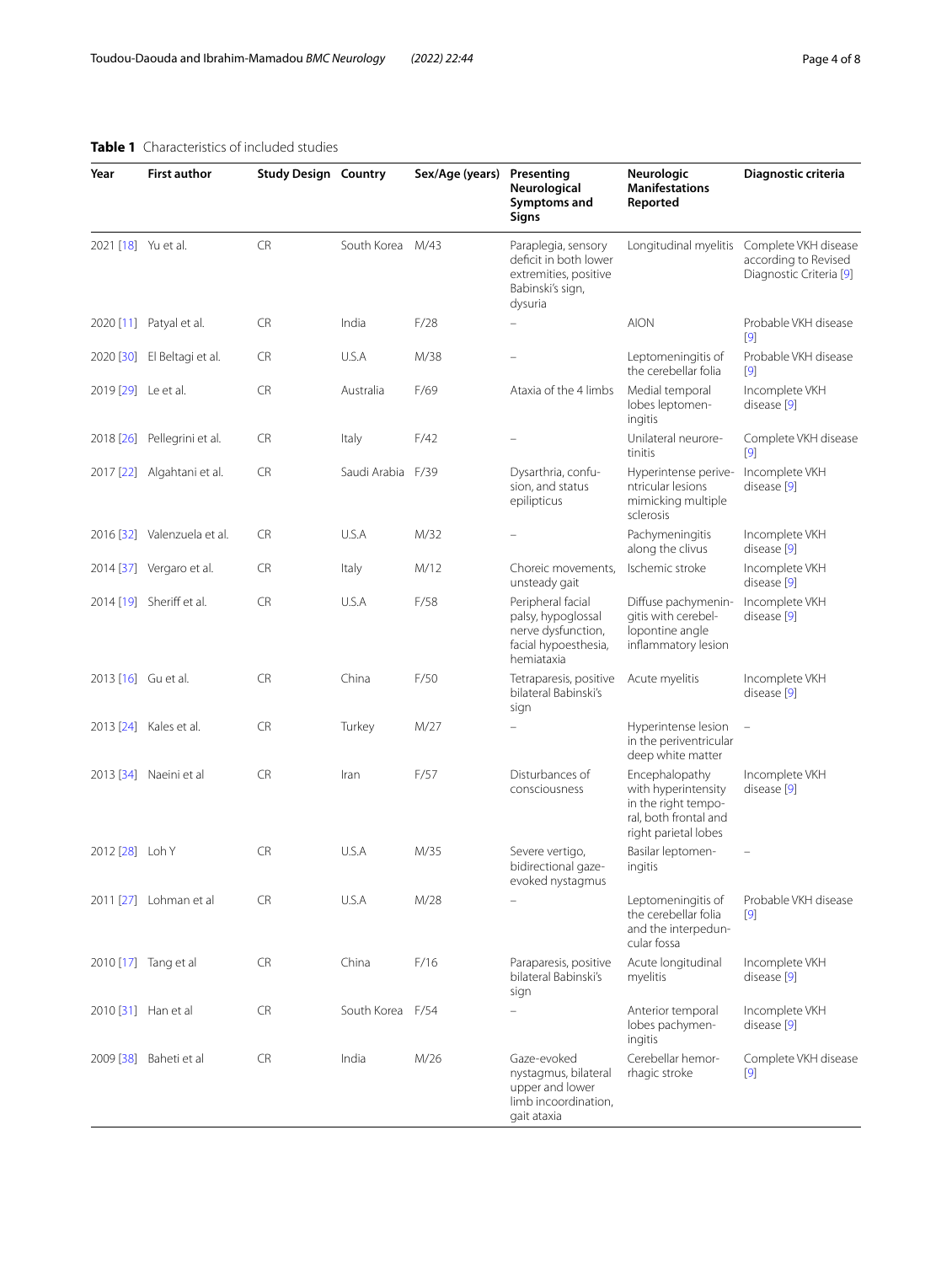# **Table 1** (continued)

| Year      | <b>First author</b>       | <b>Study Design Country</b> |         | Sex/Age (years) | Presenting<br>Neurological<br>Symptoms and<br><b>Signs</b>                                                                                                       | Neurologic<br><b>Manifestations</b><br>Reported                             | Diagnostic criteria           |
|-----------|---------------------------|-----------------------------|---------|-----------------|------------------------------------------------------------------------------------------------------------------------------------------------------------------|-----------------------------------------------------------------------------|-------------------------------|
|           | 2009 [10] Nakao et al     | <b>CR</b>                   | Japan   | F/79            |                                                                                                                                                                  | <b>AION</b>                                                                 | Incomplete VKH<br>disease [9] |
|           |                           |                             |         | M/65            | $\overline{\phantom{0}}$                                                                                                                                         | <b>AION</b>                                                                 | Incomplete VKH<br>disease [9] |
|           |                           |                             |         | M/64            | ÷                                                                                                                                                                | <b>AION</b>                                                                 | Incomplete VKH<br>disease [9] |
|           |                           |                             |         | M/63            |                                                                                                                                                                  | <b>AION</b>                                                                 | Incomplete VKH<br>disease [9] |
|           |                           |                             |         | F/54            |                                                                                                                                                                  | <b>AION</b>                                                                 | Incomplete VKH<br>disease [9] |
|           |                           |                             |         | M/70            |                                                                                                                                                                  | <b>AION</b>                                                                 | Incomplete VKH<br>disease [9] |
|           | 2009 [15] Dahbour SS      | CR                          | Jordan  | F/37            | Paraparesis, positive<br>Lhermitte's sign,<br>positive Romberg's<br>test, urinary urgency                                                                        | Acute myelitis                                                              | Complete VKH disease<br>$[9]$ |
|           | 2009 [20] Hashimoto et al | CR                          | Japan   | M/28            | One-and-a-half syn-<br>drome, facial nerve<br>palsy, stuporous,<br>palate paresis                                                                                | Brainstem encepha-<br>litis                                                 | Complete VKH disease<br>$[9]$ |
|           | 2007 [25] Rajendram et al | <b>CR</b>                   | U.S.A   | F/35            |                                                                                                                                                                  | Optic neuritis                                                              | Probable VKH disease<br>[9]   |
|           |                           |                             |         | F/35            |                                                                                                                                                                  | Optic neuritis                                                              | Probable VKH disease<br>[9]   |
|           |                           |                             |         | M/25            |                                                                                                                                                                  | Optic neuritis                                                              | Probable VKH disease<br>[9]   |
|           | 2007 [40] Yamamoto et al  | <b>CR</b>                   | Japan   | F/43            | Urinary inconti-<br>nence, disturbance<br>of consciousness                                                                                                       | Hydrocephalus                                                               | $\qquad \qquad -$             |
| 2006 [13] | Abematsu et al            | <b>CR</b>                   | Japan   | F/51            |                                                                                                                                                                  | <b>AION</b>                                                                 |                               |
| 2001 [33] | Najman-Vainer et al       | <b>CR</b>                   | U.S.A   | M/43            | Weakness and<br>decreased sensitivity<br>of the lower limbs,<br>abolition of Achilles<br>tendon reflexes<br>and diminution of<br>the patellar tendon<br>reflexes | Guillain-Barré syn-<br>drome                                                | Incomplete VKH<br>disease [9] |
|           |                           |                             |         | F/63            | Weakness of the 4<br>extremities and facial<br>muscles, areflexia                                                                                                | Guillain-Barré syn-<br>drome                                                | Incomplete VKH<br>disease [9] |
|           |                           |                             |         | M/48            | Weakness of the 4<br>extremities, bilateral<br>facial nerve palsy,<br>areflexia                                                                                  | Guillain-Barré syn-<br>drome                                                | Probable VKH disease<br>[9]   |
|           | 2000 [35] Kamondi et al   | CR                          | Hungary | F/36            | Somnolence, hemi-<br>paresis, supranuclear<br>hypoglossal paresis                                                                                                | Meningoencepha-<br>litis                                                    |                               |
|           | 1999 [12] Yokoyama et al  | CR                          | Japan   | M/68            |                                                                                                                                                                  | <b>AION</b>                                                                 |                               |
|           | 1995 [23] Osaki et al     | CR                          | Japan   | M/57            | Truncal ataxia                                                                                                                                                   | Contrast enhance-<br>ment of both the<br>uveas and the<br>cerebellar vermis |                               |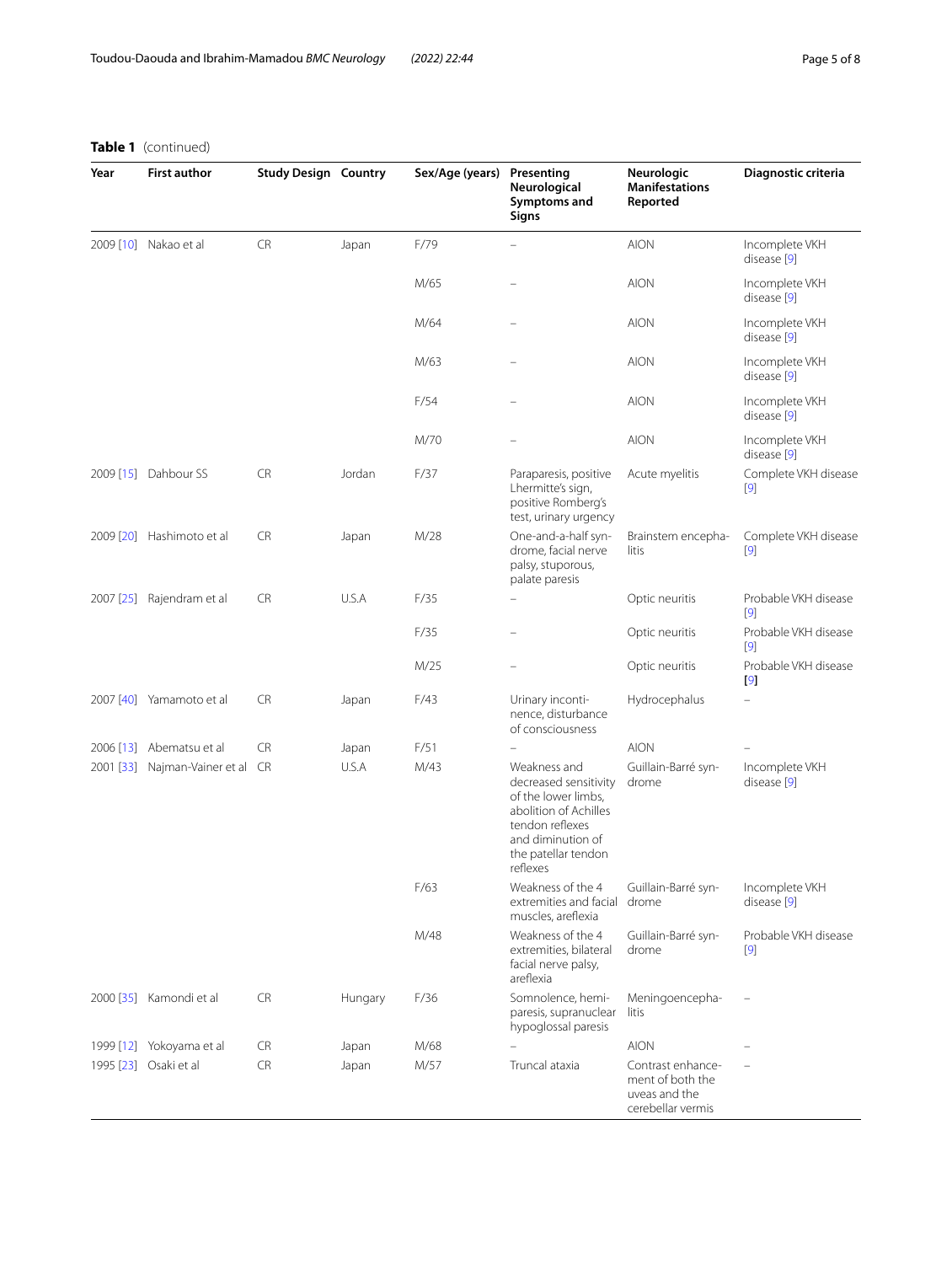| Year | <b>First author</b>    | <b>Study Design Country</b> |       | Sex/Age (years) | Presenting<br>Neurological<br>Symptoms and<br><b>Signs</b>                                                                                                                      | Neurologic<br><b>Manifestations</b><br>Reported                                                                            | Diagnostic criteria |
|------|------------------------|-----------------------------|-------|-----------------|---------------------------------------------------------------------------------------------------------------------------------------------------------------------------------|----------------------------------------------------------------------------------------------------------------------------|---------------------|
|      | 1995 [39] Ryan et al   | <b>CR</b>                   | U.S.A | F/59            | Several episodes<br>of weakness and<br>numbness of left or<br>right-sided                                                                                                       | Transient ischemic<br>attacks, bilateral<br>carotid stenosis                                                               |                     |
|      | 1992 [21] Ikeda et al  | <b>CR</b>                   | Japan | F/40            | Unconsciousness,<br>meningeal stiffness,<br>facial muscles weak-<br>ness                                                                                                        | Inflammatory lesions -<br>of pons, cerebellum,<br>temporoparietooc-<br>cipital regions,<br>caudate nucleus,<br>and putamen |                     |
|      | 1989 [41] Hiraki et al | <b>CR</b>                   | Japan | M/32            | Gait disturbance,<br>limb and truncal<br>ataxia                                                                                                                                 | -                                                                                                                          |                     |
|      |                        |                             |       | M/22            | Vilth, Villth, IXth, and<br>Xth cranial nerve<br>palsies                                                                                                                        | $\overline{\phantom{a}}$                                                                                                   |                     |
|      | 1989 [36] Nitta et al  | <b>CR</b>                   | Japan | M/45            | Vertigo, vomit-<br>ing, positional<br>nystagmus, diplopia,<br>Horner's syndrome<br>on the right side,<br>right facial palsy,<br>palsy of the soft pal-<br>ate on the right side | Cerebellar infarction -                                                                                                    |                     |
|      | 1981 [14] Lubin et al  | <b>CR</b>                   | U.S.A | F/22            | Paraparesis, altera-<br>tion at all modes of<br>the sensitivity of the<br>lower limbs                                                                                           | Myelitis                                                                                                                   |                     |
|      |                        |                             |       | M/21            | Ataxic gait, positive<br>Romberg's test,<br>urinary disorders<br>(urinary retention)                                                                                            | Myelitis                                                                                                                   |                     |

#### **Table 1** (continued)

*CR* indicates case report, *F* female, *M* male, *AION* anterior ischemic optic neuropathy, *VKH disease* Vogt-Koyanagi-Harada disease

Concerning anterior ischemic optic neuropathy (AION), the pathophysiological mechanism of its occurrence is uncertain. The vascularization of the optic disc is organized as follows: 1) the lamina cribrosa region is supplied by centripetal branches directly from the short posterior ciliary arteries (PCAs) or from the circle of Haller and Zinn formed by the short PCAs (when that is present), and 2) the prelaminar region is supplied by the fne centripetal branches from the peripapillary choroidal vessels [[43\]](#page-7-18). Severe uveitis with choroidal involvement causes infammatory infltration of the peripapillary choroidal vessels with a high risk of their obliteration that could explain the occurrence of the AION in VKH disease.

Magnetic resonance imaging (MRI) is the preferred imaging technique for detecting brain or spinal cord lesions in patients with VKH disease and helps in the differential diagnosis of VKH disease with multiples sclerosis. MRI can detect the meningeal infammatory process in patients with VKH disease by showing pachymeningeal or leptomeningeal enhancement.

Peripheral nervous system involvement found in this SLR was Guillain-Barré syndrome [\[33\]](#page-7-1). The pathophysiological mechanism of Guillain-Barré syndrome in VKH disease is not well known. Since melanocytes and Schwann cells (myelin-producing cells) had the neural crest as a common embryologic origin [\[44](#page-7-19)], it is easy to suppose that a disease involving melanocytes (such as VKH disease) can cause peripheral nervous system involvement.

# **Limitations**

The main limitation of this SLR is that it is mainly based on case reports. However, VKH disease is a rare condition and its unusual neurologic manifestations are even rarer, which would explain the small number of reported cases in the literature.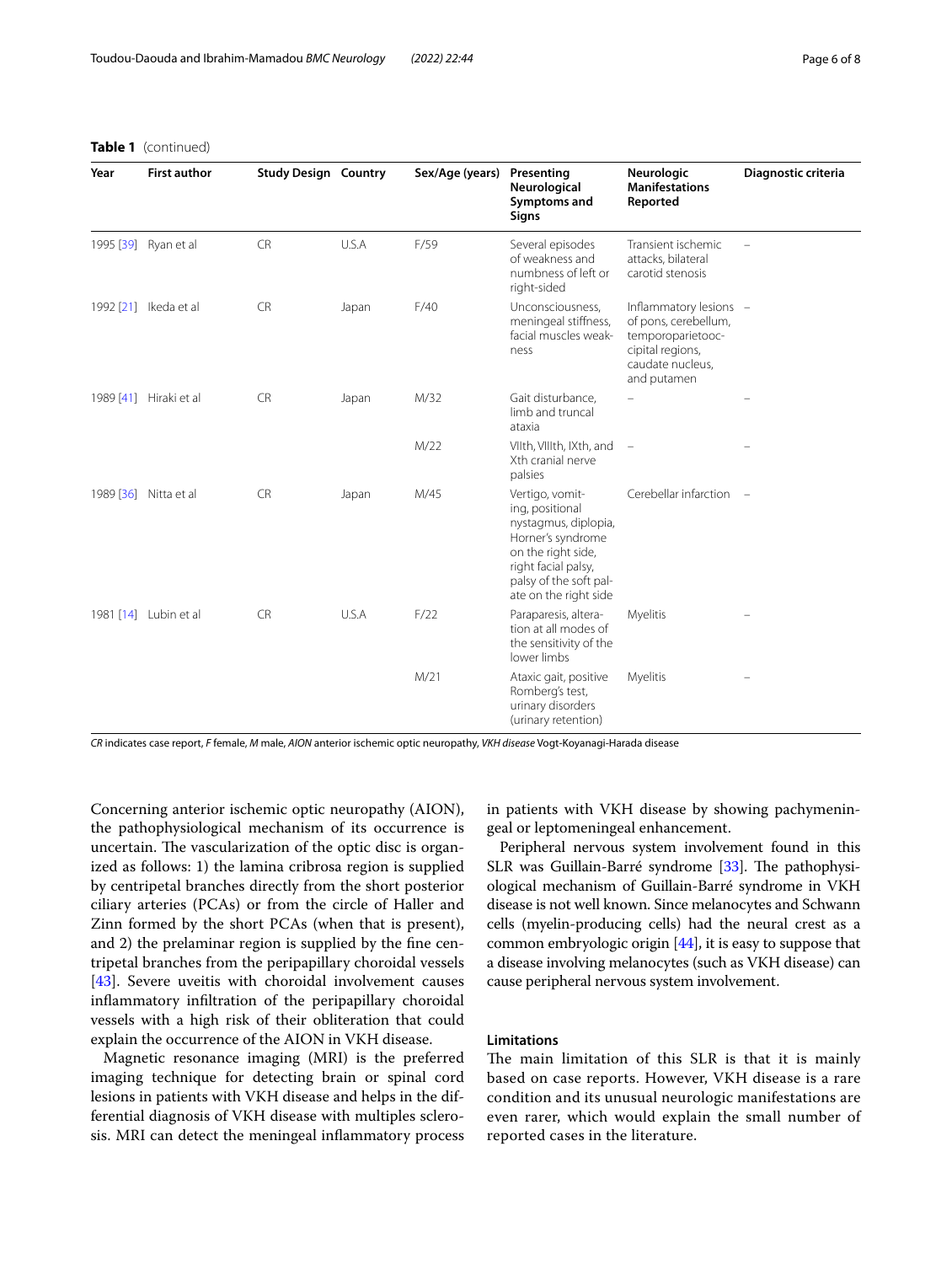# **Conclusions**

This SLR summarizes the findings of existing studies on unusual neurologic manifestations of VKH disease and provided data on the pathophysiological mechanisms of the occurrence of these neurologic manifestations during this disease. Nervous system involvement or neurologic manifestations of VKH disease have been well documented in patients included in this SLR. To our knowledge, our study is the sole systematic review performed on the unusual neurologic manifestations of VKH disease.

#### **Abbreviations**

AION: Indicates anterior ischemic optic neuropathy; CNS: Central nervous system; MRI: Magnetic resonance imaging; SLR: Systematic literature review; VKH: Vogt-Koyanagi-Harada.

#### **Acknowledgements**

NA

#### **Authors' contributions**

MTD designed, extracted data and wrote the manuscript. AKIM designed and extracted data. Both authors read and approved the fnal version of the manuscript.

#### **Authors' information**

MTD (neurologist, MD) is the frst. AKIM (internist, MD) is co-author.

#### **Funding**

This research did not receive any specifc grant from funding agencies in the public, commercial, or not-for proft sectors.

#### **Availability of data and materials**

NA

# **Declarations**

**Ethics approval and consent to participate** NA

### **Consent for publication**

NA

#### **Competing interests**

The authors declare that they have no competing interests.

#### **Author details**

<sup>1</sup> Department of Neurology, National Hospital of Niamey, PO Box 238, Niamey, Niger.<sup>2</sup> Department of Medicine and Medical Specialties, Regional Hospital Center of Dosso, Dosso, Niger.

Received: 5 September 2021 Accepted: 27 January 2022 Published online: 04 February 2022

#### **References**

- <span id="page-6-0"></span>1. Du L, Kijlstra A, Yang P. Vogt-Koyanagi-Harada disease: Novel insights into pathophysiology, diagnosis and treatment. Prog Retin Eye Res. 2016;52:84–111. [https://doi.org/10.1016/j.preteyeres.2016.02.002.](https://doi.org/10.1016/j.preteyeres.2016.02.002)
- <span id="page-6-1"></span>2. Greco A, Fusconi M, Gallo A, Turchetta R, Marinelli C, Macri GF, et al. Vogt-Koyanagi-Harada syndrome. Autoimmun Rev. 2013;12:1033–8. <https://doi.org/10.1016/j.autrev.2013.01.004>.
- <span id="page-6-2"></span>3. Ohno T, Meguro A, Takeuchi M, Yamane T, Teshigawara T, Kitaichi N, et al. Association Study of ARMC9 Gene Variants with Vogt-Koyanagi-Harada Disease in Japanese Patients. Ocul Immunol Infamm. 2019;27:699–705. <https://doi.org/10.1080/09273948.2018.1523438>.
- <span id="page-6-3"></span>4. Goldberg AC, Yamamoto JH, Chiarella JM, Marin ML, Sibinelli M, Neufeld R, et al. HLA-DRB1\*0405 is the predominant allele in Brazilian patients with Vogt–Koyanagi–Harada disease. Hum Immunol. 1998;59:183–8.
- <span id="page-6-4"></span>5. Damico FN, Cunha-Neto E, Goldberg AC, Iwai LK, Marin ML, Hammer J, et al. T-cell recognition and cytokine profle induced by melanocyte epitopes in patients with HLA-DRB1\*0405-positive and -negative Vogt– Koyanagi–Harada uveitis. Invest Ophthalmol Vis Sci. 2005;46:2465–71.
- <span id="page-6-5"></span>6. Shi T, Lv W, Zhang L, Chen J, Chen H. Association of HLA-DR4/HLA-DRB1\*04 with Vogt-Koyanagi-Harada disease: a systematic review and meta-analysis. Sci Rep. 2014;4:6887. <https://doi.org/10.1038/srep06887>.
- <span id="page-6-6"></span>7. Minoda H, Sakai J, Sugiura M, Imai S, Osato T, Usui M. High inducibility of Epstein-Barr virus replication in B lymphocytes in Vogt-Koyanagi-Harada disease. Nippon Ganka Gakkai Zasshi. 1999;103:289–96.
- <span id="page-6-7"></span>Sugita S, Takase H, Kawaguchi T, Taguchi C, Mochizuki M. Cross-reaction between tyrosinase peptides and cytomegalovirus antigen by T cells from patients with Vogt-Koyanagi-Harada disease. Int Ophthalmol. 2007;27:87–95. [https://doi.org/10.1007/s10792-006-9020-y.](https://doi.org/10.1007/s10792-006-9020-y)
- <span id="page-6-8"></span>9. Read RW, Holland GN, Rao NA, Tabbara KF, Ohno S, Arellanes-Garcia L, et al. Revised diagnostic criteria for Vogt-Koyanagi-Harada disease: report of an international committee on nomenclature. Am J Ophthalmol. 2001;131:647–52. [https://doi.org/10.1016/s0002-9394\(01\)00925-4](https://doi.org/10.1016/s0002-9394(01)00925-4).
- <span id="page-6-9"></span>10. Nakao K, Mizushima Y, Abematsu N, Goh N, Sakamoto T. Anterior ischemic optic neuropathy associated with Vogt-Koyanagi-Harada disease. Graefes Arch Clin Exp Ophthalmol. 2009;247(10):1417–25. [https://](https://doi.org/10.1007/s00417-009-1125-3) [doi.org/10.1007/s00417-009-1125-3.](https://doi.org/10.1007/s00417-009-1125-3)
- <span id="page-6-15"></span>11. Patyal S, Narula R, Thulasidas M. Vogt-Koyanagi-Harada disease associated with anterior ischemic optic neuropathy in a young woman presenting as acute angle closure glaucoma. Indian J Ophthalmol. 2020;68(9):1937–8. [https://doi.org/10.4103/ijo.IJO\\_793\\_20](https://doi.org/10.4103/ijo.IJO_793_20).
- <span id="page-6-21"></span>12. Yokoyama A, Ohta K, Kojima H, Yoshimura N. Vogt-Koyanagi-Harada disease masquerading anterior ischaemic optic neuropathy. Br J Ophthalmol. 1999;83(1):123. [https://doi.org/10.1136/bjo.83.1.123.](https://doi.org/10.1136/bjo.83.1.123)
- <span id="page-6-12"></span>13. Abematsu N, Shimonagano Y, Nakao K, Sakamoto T, Shimizu K, Hirashima S. A case of anterior ischemic optic neuropathy associated with Vogt-Koyanagi-Harada disease. Nippon Ganka Gakkai Zasshi. 2006;110(8):601–6.
- <span id="page-6-13"></span>14. Lubin JR, Loewenstein JI, Frederick AR Jr. Vogt-Koyanagi-Harada syndrome with focal neurologic signs. Am J Ophthalmol. 1981;91:332–41. [https://doi.org/10.1016/0002-9394\(81\)90286-5.](https://doi.org/10.1016/0002-9394(81)90286-5)
- <span id="page-6-19"></span>15. Dahbour SS. MRI documented acute myelitis in a patient with Vogt-Koyanagi-Harada syndrome: frst report. Clin Neurol Neurosurg. 2009;111:200–2. [https://doi.org/10.1016/j.clineuro.2008.09.006.](https://doi.org/10.1016/j.clineuro.2008.09.006)
- <span id="page-6-17"></span>16. Gu S, Liu Y, Song Z, Zi X, Deng H. Acute myelitis in a patient with vogtkoyanagi-harada disease: case report and review of the literature. J Clin Neurol. 2013;9:61–4. [https://doi.org/10.3988/jcn.2013.9.1.61.](https://doi.org/10.3988/jcn.2013.9.1.61)
- <span id="page-6-18"></span>17. Tang Y, Wang X, Ding Y, Li C, Jia J. Longitudinal lesion of the spinal cord in a patient with Vogt-Koyanagi-Harada disease. J Neurol Neurosurg Psychiatry. 2010;81:941–2.<https://doi.org/10.1136/jnnp.2009.184432>.
- <span id="page-6-14"></span>18. Yu D, Kim TU, Chang MC. Delayed diagnosis of myelitis in a patient with Vogt-Koyanagi-Harada disease: a case report. J Int Med Res. 2021;49(3):3000605211001633.<https://doi.org/10.1177/03000605211001633>.
- <span id="page-6-10"></span>19. Sherif F, Narayanan NS, Huttner AJ, Baehring JM. Vogt-Koyanagy-Harada syndrome: A novel case and a brief review of focal neurologic presentations. Neurol Neuroimmunol Neuroinfamm. 2014;1:e49. [https://doi.org/](https://doi.org/10.1212/NXI.0000000000000049) [10.1212/NXI.0000000000000049.](https://doi.org/10.1212/NXI.0000000000000049)
- <span id="page-6-20"></span>20. Hashimoto T, Takizawa H, Yukimura K, Ohta K. Vogt-Koyanagi-Harada disease associated with brainstem encephalitis. J Clin Neurosci. 2009;16:593–5. <https://doi.org/10.1016/j.jocn.2008.05.029>.
- <span id="page-6-23"></span>21. Ikeda M, Tsukagoshi H. Vogt-Koyanagi-Harada disease presenting meningoencephalitis. Report of a case with magnetic resonance imaging. Eur Neurol. 1992;32:83–5. [https://doi.org/10.1159/000116797.](https://doi.org/10.1159/000116797)
- <span id="page-6-16"></span>22. Algahtani H, Shirah B, Algahtani R, Alkahtani A, Alwadie S. Vogt Koyanagi Harada Syndrome mimicking multiple sclerosis: A case report and review of the literature. Mult Scler Relat Disord. 2017;12:44–8. [https://doi.org/10.](https://doi.org/10.1016/j.msard.2017.01.003) [1016/j.msard.2017.01.003](https://doi.org/10.1016/j.msard.2017.01.003).
- <span id="page-6-22"></span>23. Osaki Y, Matsubayashi K, Doi Y, Ozawa T. Vogt-Koyanagi-Harada disease with cerebellar lesions demonstrated on MRI: a case report. Rinsho Shinkeigaku. 1995;35(10):1160–2.
- <span id="page-6-11"></span>24. Keles S, Ogul H, Pinar LC, Kantarci M. Teaching neuroimages: cerebral white matter involvement in a patient with Vogt-Koyanagi-Harada